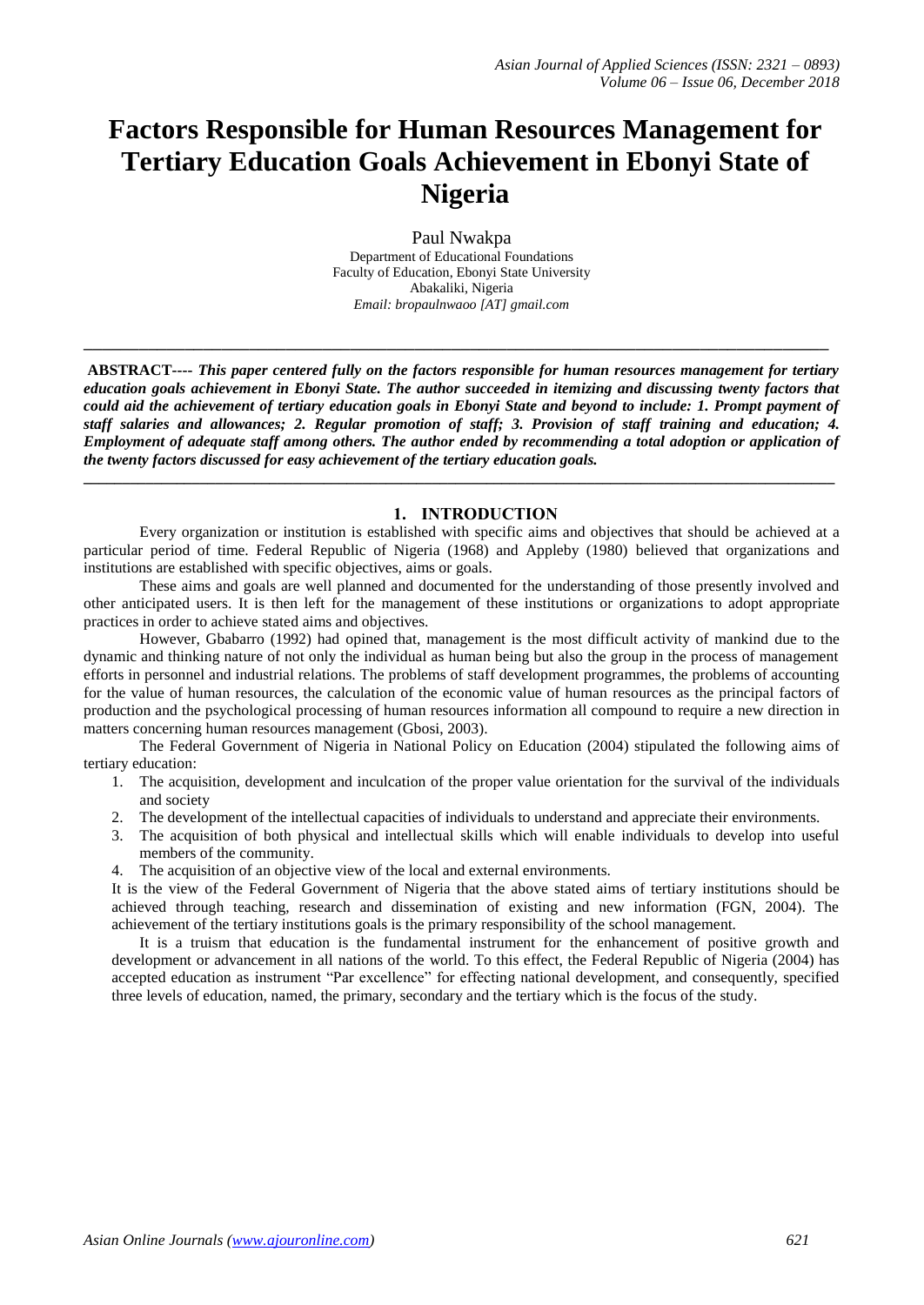# **2. TERTIARY EDUCATION**

Tertiary education is the highest place for teaching and learning where the best brains and human resources are produced in any country of the world for all round growth and development of man and his environment. Tertiary education is received in universities, colleges of education, polytechnics, mono-technics.

It is an acceptable fact and truth in Nigeria that before 1980, the quality standards and performances of Nigeria tertiary education system compared favourably and even better with those of the best higher educational institutions in the world. But since 1980, the situation has negatively changed probably due to massive examination malpractices, corruption and poor funding. There have been numerous complaints at different fora by all and sundry about the falling standard of education in all the three tiers or levels of education in Nigeria. For instance, it is no longer news that the graduates from Nigerian higher institutions are half baked, unemployable, unproductive, unable to express him or herself orally and also in writing with simple correct English. All the vices in Nigerian society are being attributed to higher education. However, these public opinions are contrary to the efforts and claims of the various tiers of government as well as the pronouncements from the higher educational institutions during their convocation ceremonies and other gatherings where annual reports are made. Therefore, the author will extensively X-ray the factors responsible for human resources management for tertiary educations' goals achievement in Ebonyi State of Nigeria and provide favourable solutions to the problems.

# **3. FACTORS RESPONSIBLE FOR HUMAN RESOURCES MANAGEMENT FOR TERTIARY EDUCATION GOALS ACHIEVEMENT**

The under listed and discussed factors will enhance effective management of human resources for goals achievement.

- 1. Prompt payment of staff salaries and allowances: The first step to attract a worker to be dedicated lies in his salary, once his salary is fairly okay and is paid as at when due, he will do his work as expected, all things being equal. So it is up to the management of tertiary institutions to see that their staff salaries and allowances are promptly paid in order to see that the goals of tertiary education are and achieved.
- 2. Regular promotion of staff and payment of promotion arrears: This factor is very important and very motivational. Every worker wants promotion in his office, but if denied, it demoralizes the workers and reduces his output. Thus, every staff should be promoted at the right time and also ensure that the promotion arrears are paid. It has been observed that even staff are promoted as at when due, the promotion arrears are never paid.
- 3. Provision of information and communication technology facilities: The provision of ICT facilities in tertiary institutions should be a must. Every academic staff should be provided with at least a mini-Laptop and adequately trained in computer operation.
- 4. Constant supply of water and electricity: There should be adequate supply of water in all the tertiary institutions not only on the school compound but in all offices for necessity sake. As water is important to life so is electricity. The important of electricity in an educational institution can not be over-emphasized. Thus, it must be constantly available for effective use in our offices, libraries and laboratories.
- 5. Provisions of comfortable office accommodation: There is a need for a comfortable office accommodation for every academic staff for optimum office work performance. A visit to some government departments or ministries reveals that a level 08 officer occupies a befitting office with all the needed equipment and facilities, contrary to what we have in a departmental head office in a tertiary educational institution. Thus, no one would stay back in office to do some serious academic works.
- 6. Provision of adequate libraries and library materials: Yes, this is the crust of the matter. An educational institution tertiary or not cannot properly function or perform without adequate provision of libraries and their materials. Visits to various tertiary educational institutions in Ebonyi State reveal complete inadequacies in the provision of educational libraries and library materials both for students and staff use. Where do we go from here? Where else do we get our information; Internet? Do we all have access to Internet? Yes, both the academic staff and students must have access to adequate provision of libraries and library materials if the goals of tertiary education must be achieved.
- 7. Provision of adequate and comfortable lecture halls: Lecture halls are called classrooms in both primary and secondary schools. For a meaningful work to be done there, it needs to be a bite comfortable. It should be spacious, arrayed with good seats, clean, lightened, fitted with electric fans and good chalk or marker board and lecture stand. Experience has shown that where pigs stay are more comfortable than our lecture halls. In a such environment, academic work is not properly done.
- 8. Provision of adequate and competent staff: The supply of human resources to tertiary institutions is the responsibility of each of the school management. Adequacy of human resources in educational tertiary institutions is needed in order to see that the goals of tertiary education are achieved. Adequacy of human resources in schools according to Adeogun (1999) means having the right quantity and quality of staff. Thus, in order to see that the goals and objectives of tertiary education are achieved in Ebonyi State, there is the need to employ enough qualified staff in our tertiary institutions. Currently experience shows that all the tertiary institutions in Ebonyi State are actually under employed.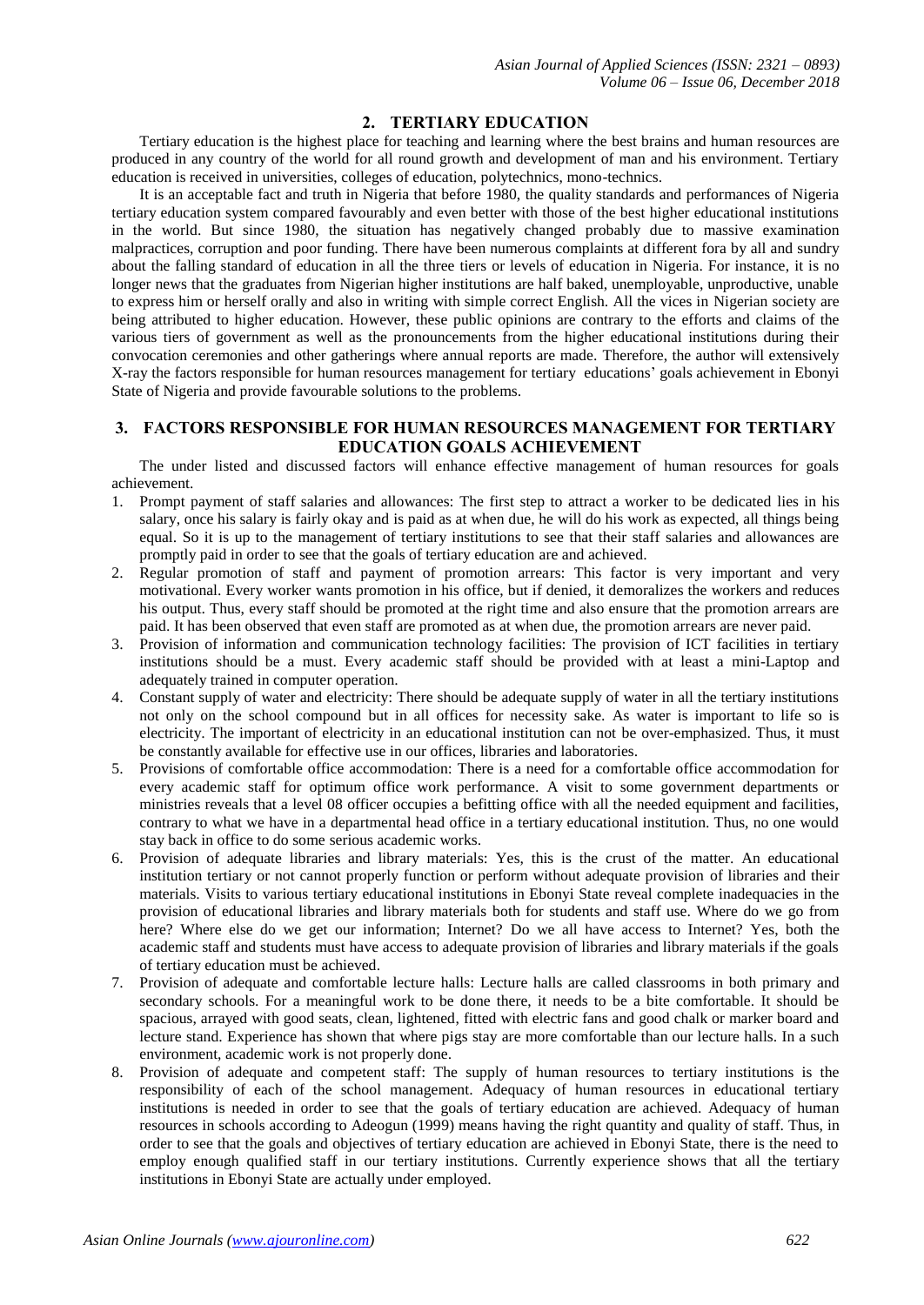- 9. Appointments to be based on merit: It is unfortunate that merit is no longer a good index or measuring rod for appointment of leaders in Nigeria as a whole. People are simply appointed into leadership positions on the basis of "connection, ethnicity or godfatherism". Most of the appointments in our tertiary institutions are done on the basis of ethnicity and religious inclination. Thus bringing in those who could not perform or deliver at the expenses of quality education. The roles of departmental heads must not be toyed with. They actually know everything happening in their various departments. They are the most important educational supervisors in tertiary institutions. Whatever they uphold in their department stands and vice-versa. For example, if they uphold examination malpractice, academic misconduct, sexual harassment, indecent dressing etc, they become culture of their department, but if otherwise, they cannot survive. Thus, morality should be viewed seriously in appointment of people to position of authority.
- 10. Provision of adequate and comfortable staff quarters: Mass-low in his theory on human needs, viewed shelter as an important need of man. The highest achievement of man is shelter. Yes, even academic staff needs a comfortable accommodation for full relaxation and academic activities after office hours. Thus, staff quarters should be built and given to every academic staff as this will check and control un-necessary lapses on the part of lecturers via lateness and absenteeism.
- 11. Provision of adequate and comfortable student's hostels: Provision of adequate and comfortable accommodation for students is a huge investment that has a very long lasting benefit on the part of the school. The benefit of adequate and comfortable student's hostel is in measurable to the cost. It controls and checks on students lapses unlike when they stay off campus without checks and balances. It makes them to be more focused academically.
- 12. Allocation of courses to lecturers should be appropriately done by a committee in each department. A committee of 3-5 senior academic staff to be headed by the head of the department should see to course allocation in the department. This will enable every staff to have a fair share of the courses. This will eliminate the problem of lecturers struggling or fighting over courses or the head of department allocating many courses to himself and his favourites. Courses should also be given to lecturers on the basis of interest and ability or knowledge for quality teaching.
- 13. Provision of adequate monitoring of staff and students activities: The activities of staff and students must be checked and controlled if we want to achieve the goals of tertiary education in Ebonyi State. The way and how the lecturers handle their courses, manage their students, handle their examination results, harasses their students, males or females, sale of their materials etc must be adequately checked and controlled. The HOD should never toy with information about his staff. He needs to investigate information about his staff. A mini committee on discipline is necessary at each department to handle various cases arising from or in their departments, and necessary actions taken immediately.
- 14. Students' obedience and respect to constituted authorities: For the goals of the tertiary education to be achieved students must learn to be obedient. They need to obey the school rules and regulations. They must have to attend lectures, do their assignments, study very hard and avoid joining secret cults in school. They must respect their teachers in all angles. If students could obey the school rules and regulation and take their studies seriously, and give respect to whom it concerns, the goals of tertiary education may be easily achieved.
- 15. Good working conditions of service: Good working conditions of service connotes good salaries, allowances, and staff development etc. when workers are given opportunity to grow on their job, promoted at the right time, paid very well and are paid as at when due, allowances paid etc, the workers will unconsciously put in his best and this will enable the management to achieve the goals of tertiary education in Ebonyi State.
- 16. Staff loyalty and devotion to duty: The staff should be loyal to the management. There should be cordial relationship between the staff and the management. The two parties should respect each other, that is the management and the staff must cooperate very well and both must learn to respect agreements. Respect is reciprocal; when the staff respects the management, the management in turn, respects the staff by doing what it is expected to do.
- 17. Government support and favourable policies: No tertiary educational institution can actually function properly and effectively without the support of the government. For our tertiary educational institution to achieve their goals there is absolutely need for the state government support in terms of financial and material resources supply. The State Government also should make educational policies favourable to the staff and students. Harsh policies should be avoided in schools such as termination of appointment without following due process, excessive taxation etc.
- 18. Improve staff and students welfare facilities. The well being of the staff members and that of the students should be adequately looked into by the school management. Health care facilities such as free clinic facilities, payment of hospital bills, granting of sick leave, assisting the staff in marriages, burials and some social activities. Giving advance salaries and loans to the staff should be encouraged. Both the staff and students should be visited when the need arises as a mark of recognition.
- 19. Continuous training and education of the staff: The management should encourage staff training and education to ensure that their staff is abrazzed with new or current ideas, methods and procedures, thus updating their knowledge in their fields of study. Thus, the management should ensure that staff members are encouraged to